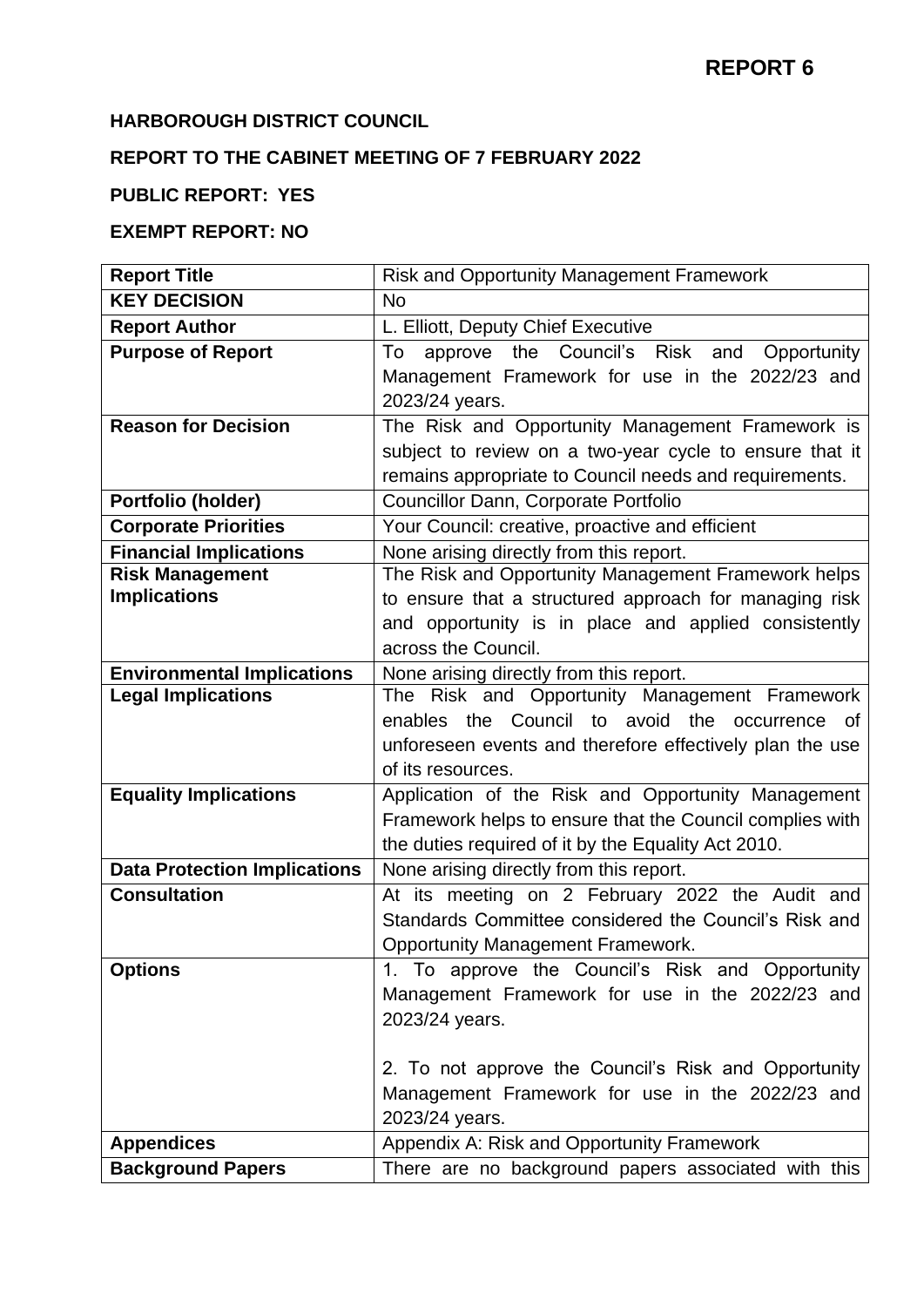|                       | report.                                                                                                                                                       |
|-----------------------|---------------------------------------------------------------------------------------------------------------------------------------------------------------|
| <b>Recommendation</b> | 1. To approve the Council's Risk and Opportunity<br>Management Framework, attached at Appendix A to<br>this report, for use in the 2022/23 and 2023/24 years. |

#### **1. Introduction**

- 1.1 The Council's Risk and Opportunity Management Framework was last approved for use on 10 February 2020. The Risk and Opportunity Management Framework is subject to review every two years to ensure that it remains fit for purpose. As two years have elapsed, the Framework is due for consideration again.
- 1.2 The Risk and Opportunity Management Framework sets out how the Council will manage risks and opportunities.
- 1.3 The Risk and Opportunity Management Framework aims to set out a simple, consistent approach to risk and opportunity management across the organisation and the processes by which this will be implemented.

#### **2. Key Facts**

- 2.1 References to 'TEN', the Council's previous performance, risk and opportunity management system, have been removed and replaced with references to 'Pentana', the Council's new software solution.
- 2.2 References to the 'Governance and Audit Committee' have been removed and replaced with references to the 'Audit and Standards' Committee. Reason: the name of the Committee that receives quarterly risk and opportunity reports has been amended since the last time that the Risk and Opportunity Management Framework was approved.
- 2.3 The changing nature of the local government environment means that there is an increasing need to look ahead to proactively anticipate and manage risks and opportunities in order to make the most effective use of resources and make well-informed decisions.
- 2.4 'Risk' and 'opportunity' are concepts used in this context to describe:
	- Uncertainties that would have an effect on an outcome being achieved. This could be a threat, problem or an obstacle which would prolong or prevent the delivery of a service or project, or have a negative impact if it were to occur.
	- An opportunity to improve or enhance the outcomes of a service or project.
- 2.5 The Risk and Opportunity Management Framework includes a 4x4 matrix to